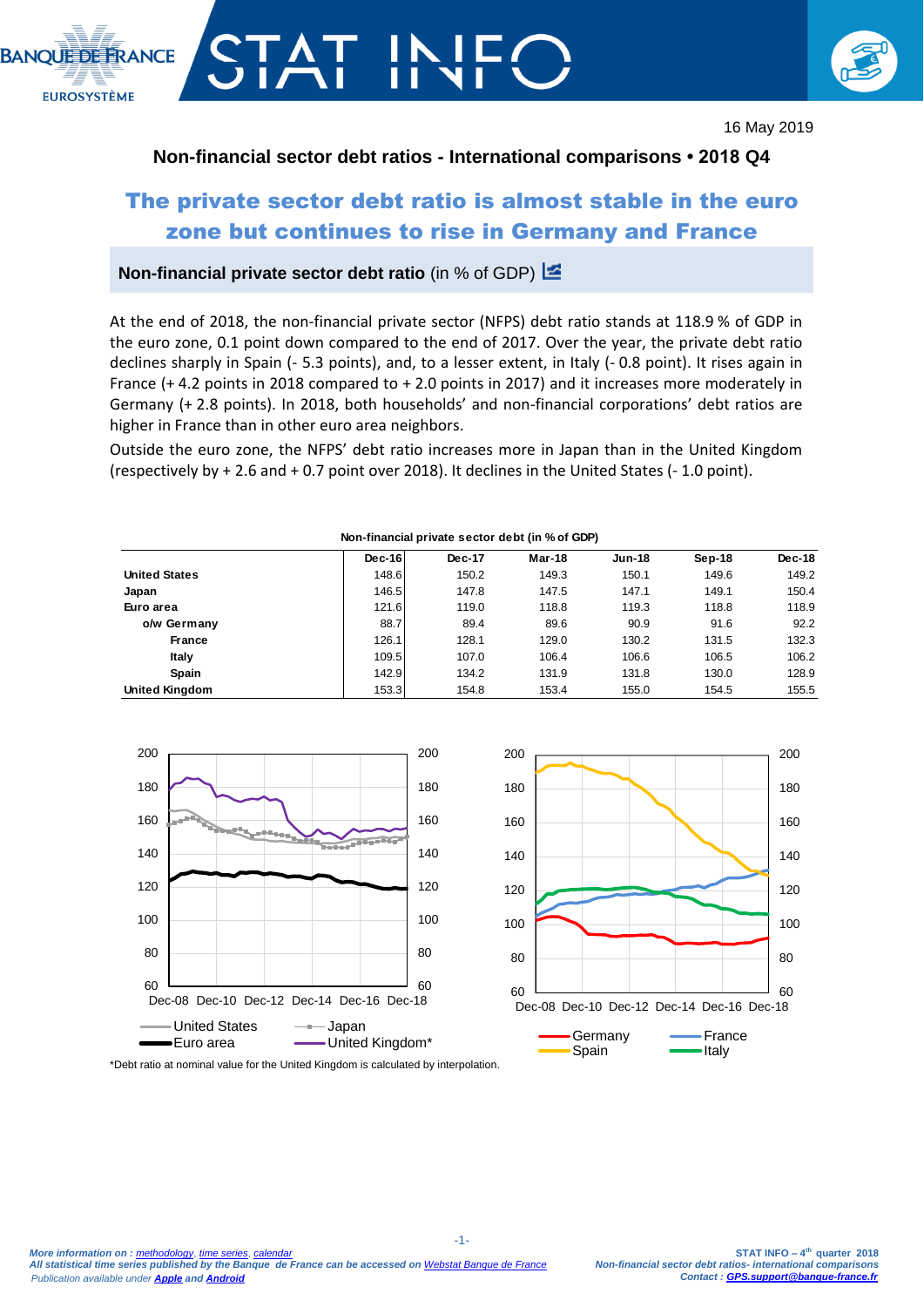

## Households debt ratio (in % of GDP and in % of GDI) **E**

|                       | $Dec-16$ | Dec-17 | Mar-18 | <b>Jun-18</b> | $Sep-18$ | Dec-18 |
|-----------------------|----------|--------|--------|---------------|----------|--------|
| <b>United States</b>  | 103.6    | 103.5  | 102.8  | 102.5         | 102.3    | 102.0  |
|                       | 133.0    | 132.7  | 131.8  | 131.6         | 131.5    | 131.1  |
| Japan                 | 57.1     | 57.2   | 57.5   | 57.4          | 57.7     | 58.1   |
|                       | 98.6     | 98.6   | 98.8   | 98.4          | 99.0     | 99.3   |
| Euro area             | 58.6     | 58.0   | 57.7   | 57.7          | 57.6     | 57.6   |
|                       | 94.3     | 94.0   | 93.7   | 93.7          | 93.5     | 93.3   |
| o/w Germany           | 53.0     | 52.7   | 52.5   | 52.5          | 52.7     | 52.9   |
|                       | 82.6     | 82.5   | 82.3   | 82.3          | 82.7     | 82.8   |
| <b>France</b>         | 56.9     | 58.2   | 58.3   | 58.8          | 59.2     | 59.8   |
|                       | 90.3     | 92.8   | 93.2   | 93.8          | 94.4     | 95.1   |
| Italy                 | 41.3     | 40.9   | 40.7   | 41.0          | 40.9     | 41.0   |
|                       | 61.1     | 60.9   | 60.7   | 61.0          | 60.8     | 60.9   |
| Spain                 | 64.5     | 61.1   | 60.4   | 60.7          | 59.5     | 58.9   |
|                       | 103.3    | 100.4  | 99.5   | 100.2         | 98.4     | 97.2   |
| <b>United Kingdom</b> | 86.1     | 86.0   | 86.0   | 86.5          | 86.8     | 87.0   |
|                       | 122.3    | 125.3  | 124.9  | 125.6         | 125.7    | 125.7  |

# **Non-financial corporations debt ratio** (in % of GDP)

|                       | $Dec-16$ | Dec-17 | Mar-18 | <b>Jun-18</b> | Sep-18 | $Dec-18$ |
|-----------------------|----------|--------|--------|---------------|--------|----------|
|                       |          |        |        |               |        |          |
| <b>United States</b>  | 45.0     | 46.7   | 46.5   | 47.6          | 47.3   | 47.3     |
| Japan                 | 89.4     | 90.6   | 90.0   | 89.6          | 91.3   | 92.3     |
| Euro area             | 62.9     | 60.9   | 61.1   | 61.6          | 61.2   | 61.4     |
| o/w Germany           | 35.7     | 36.7   | 37.1   | 38.4          | 38.9   | 39.4     |
| <b>France</b>         | 69.2     | 69.8   | 70.7   | 71.4          | 72.4   | 72.6     |
| Italy                 | 68.2     | 66.1   | 65.7   | 65.6          | 65.5   | 65.2     |
| Spain                 | 78.4     | 73.1   | 71.5   | 71.1          | 70.4   | 70.0     |
| <b>United Kingdom</b> | 67.2     | 68.9   | 67.4   | 68.5          | 67.8   | 68.5     |

**Source: Quarterly national financial accounts and Eurostat, Computation: Banque de France**